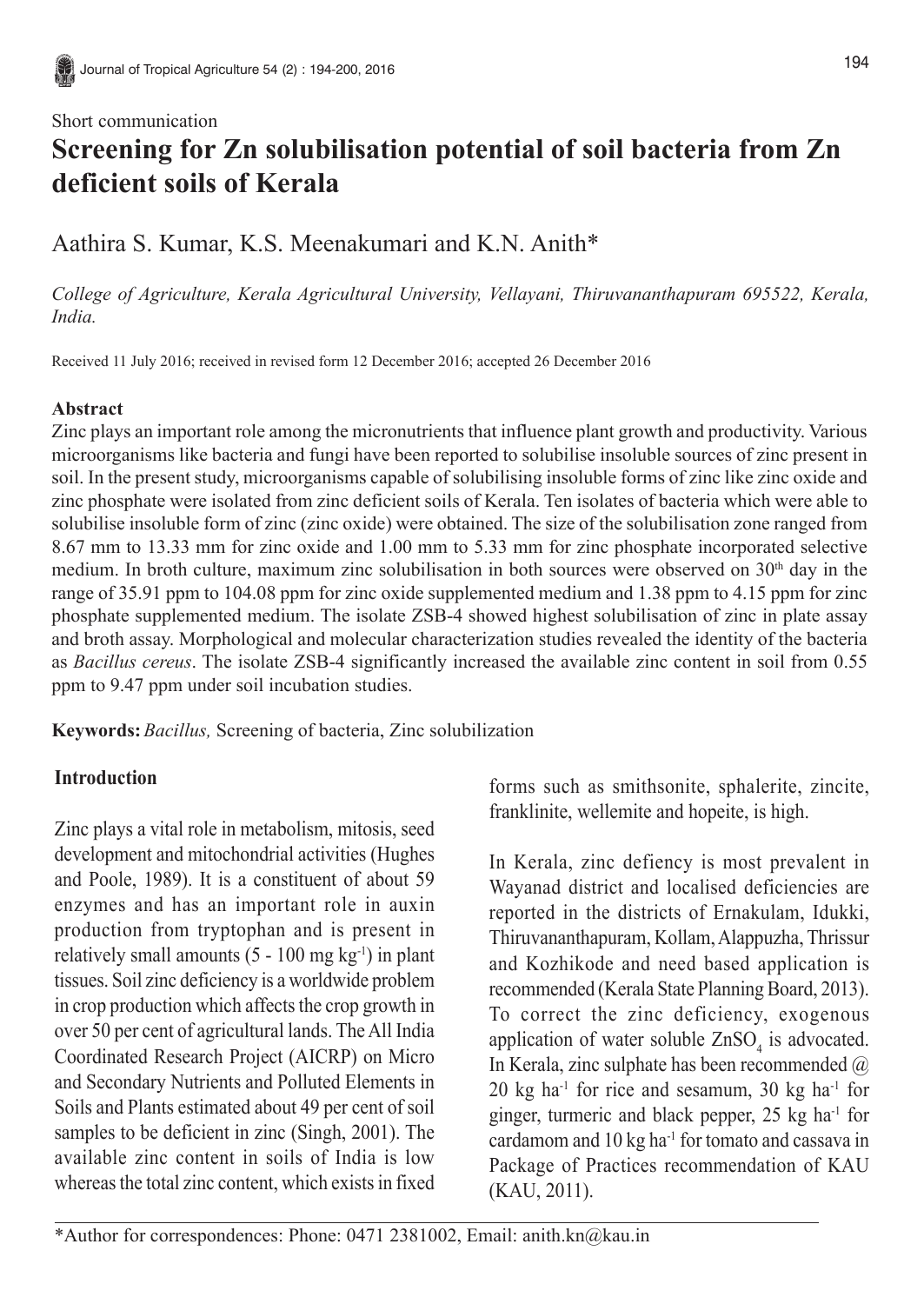It has been reported that 96 to 98 per cent of the applied soluble zinc is converted in soil, to the unavailable form. The water soluble zinc applied as zinc sulphate gets transformed into zinc hydroxide in soils with relatively high pH, zinc carbonate in alkali soils rich in calcium, zinc phosphate in near neutral to alkali soils with high phosphorus content and zinc sulphide under reduced conditions.

The zinc solubilising potential of microbial genera such as *Bacillus*, *Pseudomonas* and *Aspergillus* was explored by researchers recently (Saravanan et al., 2003). Microbial mobilisation of unavailable forms of native and applied zinc is of much importance to avoid pollution by repeated application of zinc sulphate. The present study has been designed to screen Zn deficient soils of Kerala for isolation and characterization of zinc solubilising bacterial isolates.

In the present study, soil samples were collected from zinc deficient locations such as Agroecological units 20, 21 (Wayanad) and 8 (Thiruvananthapuram) (Kerala State Planning Board, 2013). The locations of zinc deficiency were selected by analyzing the soil samples for the available zinc status by extraction method using 0.1N HCl followed by Atomic Absorption Spectrophotometer reading (Sims and Johnson, 1991). Soil samples were collected from non-cropped, undisturbed sites covered by natural vegetation and 50 g of soil samples were taken from the upper 30 cm of the soil profile from different sites and pooled to get a representative sample.

Microorganisms capable of solubilising zinc were isolated from zinc deficient areas by serial dilution and plating on medium (Bunt and Rovira, 1955) supplemented with 0.1% insoluble zinc oxide. After 3-days of incubation at room temperature  $(28\pm2°C)$ , zinc solubilising microorganisms developed clear halo zones around colonies. The colonies with clearance zones were further purified by sub culturing on Bunt and Rovira agar medium (glucose

20.0 g, peptone 1.0 g, yeast extract 1.0 g,  $(\text{NH}_4)_2\text{SO}_4$ 0.5 g, K<sub>2</sub>HPO<sub>4</sub> 0.4 g, MgCl<sub>2</sub> 0.1 g, FeCl<sub>3</sub> 0.01 g, agar  $20.\overline{0}$  g, distilled water 1000 ml, pH  $6.6-7.0$ ) supplemented with 0.1 per cent zinc oxide. Ten morphologically different zinc solubilising bacterial isolates were selected for further assay.

Sterilized Bunt and Rovira agar medium supplemented with 0.1 per cent insoluble zinc compounds, either zinc oxide or zinc phosphate was poured into sterilized Petri dishes. The bacterial isolates were spot inoculated on solidified agar plates aseptically and incubated at 28<sup>o</sup>C for 72 hours. The halo zones around the colonies were observed and measured in millimetres. Three replications for each isolate and a control without zinc solubilising microorganisms were maintained.

The bacterial isolates were further inoculated separately in basal medium with 0.1 per cent insoluble zinc compounds, either zinc oxide or zinc phosphate. The flask containing 100 ml of sterile broth was inoculated with 1 ml of 24 hour old, actively growing test bacterial cultures and incubated at room temperature with shaking at 140 rpm. Three replications were maintained for each isolate along with an un-inoculated control. The available zinc content in the broth culture was analyzed 0, 7, 14, 20 and 30 days after inoculation. Ten millilitre of each sample were transferred aseptically to centrifuge tubes and centrifuged at 10,000 rpm for 10 minutes to remove cell debris. The supernatant was collected and filtered through Whatman filter paper No. 42. The clear solution was collected in 30 ml vials and the quantity of available zinc released into the medium was assessed using Atomic Absorption Spectrophotometer (AAS).

The isolate with maximum zinc solubilisation potential was selected for characterization studies. The bacterial culture was characterized phenotypically to the genus-level based on its colony morphology (size, margin, elevation), microscopic observation (Gram reaction, shape and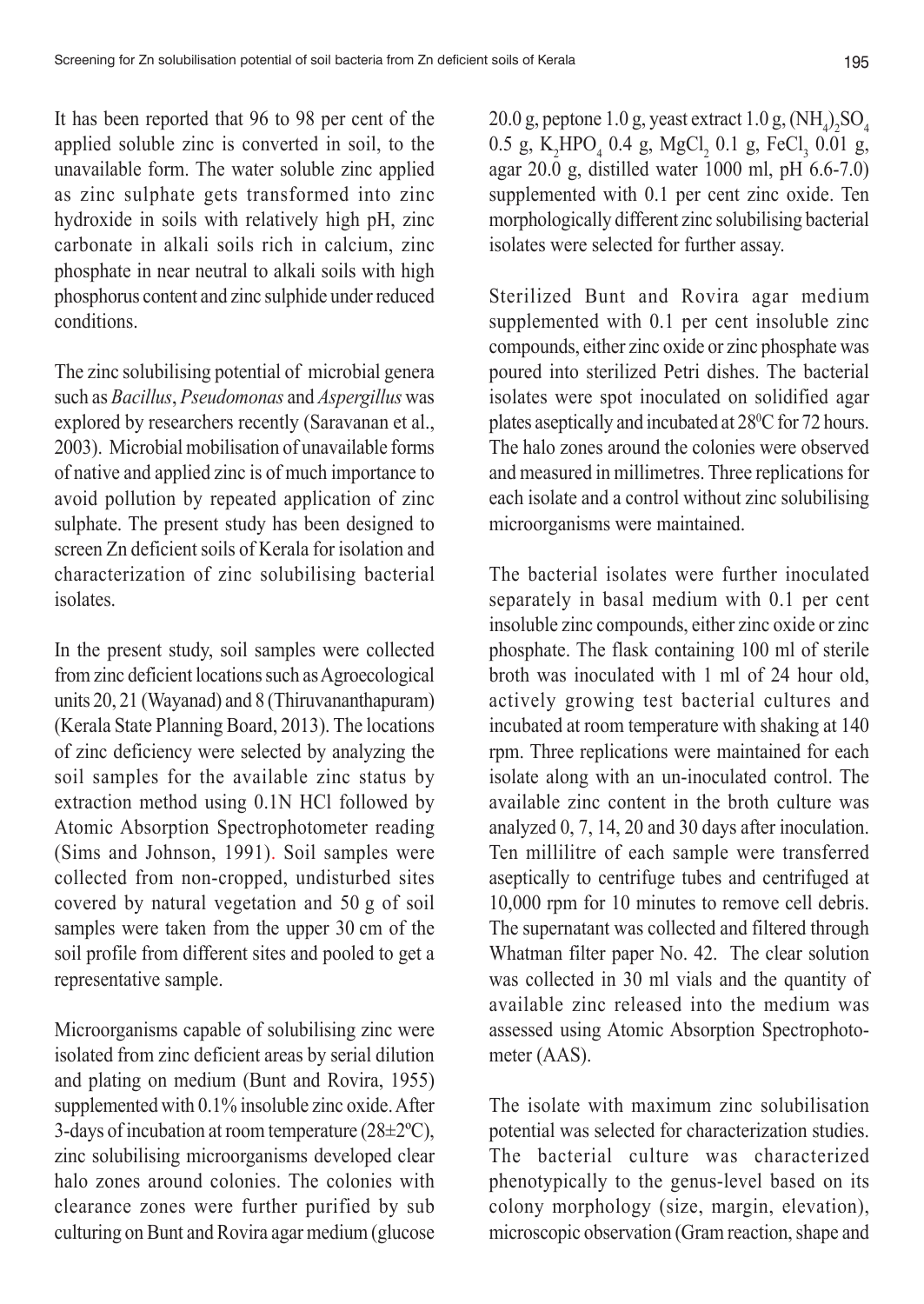arrangement of cells) and biochemical tests. Species level identification was carried out at Rajiv Gandhi Centre for Biotechnology, Trivandrum, India, by 16S rRNA gene sequencing.

Talc, lignite, vermiculite, perlite and vermicompost were selected as carrier materials for development of a formulation of the selected zinc solubilising bacterial isolate. One kilogram of each carrier material was transferred into polythene bags and autoclaved for 3 consecutive days. One hundred millilitres of the overnight culture in the nutrient broth was mixed aseptically with 1000 g of each sterile carrier, packed in polyethylene bags, sealed and incubated under room temperature. The total count of zinc solubilising microorganism was monitored at monthly intervals for a period of three months by dilution plating technique on zinc solubilizing medium supplemented with 0.1 per cent insoluble zinc oxide.

Soil incubation study was conducted using soils with low available zinc collected from Agro ecological unit  $-8$  (Neyyatinkara taluk) in the Department of Agricultural Microbiology at College of Agriculture, Vellayani. Sterilized soil of one kilogram each was filled in plastic containers of dimension 24 cm x 13 cm x 10 cm and maintained at field capacity with sterile distilled water. Each box was covered with polythene sheet and incubated at room temperature  $(28\pm2°C)$ . The isolate with maximum zinc solubilisation potential (ZSB - 4) was selected for the study. The experiment was laid out in completely randomized design and the treatments were designed as  $T_1$  and  $T_2$  with Zn at two levels  $(1 \text{ kg ha}^{-1}$  and  $2 \text{ kg ha}^{-1}$  respectively) as ZnO,  $T_3$  with addition of talc based product of Zn solubilising culture alone  $@$  2 kg ha<sup>-1</sup>,  $T_4$  and  $T_5$ with Zn solubilising bioformulation  $\omega$  2 kg ha<sup>-1</sup> supplemented with  $Zn$  at two levels (1 kg ha<sup>-1</sup> and 2 kg ha<sup>-1</sup> respectively) as ZnO and T6, the absolute control with no insoluble zinc supplementation and without the inoculation of the bacterial formulation. The soil samples were analysed for soil chemical parameters and population dynamics of the bacterial

isolate for a period of three months.

Ten isolates of bacteria solubilising insoluble forms of zinc (zinc oxide) were obtained from zinc deficient areas by serial dilution technique on zinc solubilizing medium. These isolates were allotted code numbers from ZSB-1 to ZSB-10. The Bunt and Rovira medium was used to isolate zinc solubilising microorganisms since it is a simple way to detect zinc solubilisation through the formation of halo zone around the potential microbial colonies on agar plates. Zinc solubilising capability has already been reported in several bacterial genera belonging to *Thiobacillus thiooxidans, Thiobacillus ferroxidans*, facultative thermophilic iron oxidizers (Hutchins et al., 1986), *Gluconacetobacter diaztorophicus* (Saravanan et al., 2007) and *Pseudomonas fluorescens* (Di Simine et al., 1998; Saravanan et al., 2003).

All the selected isolates could effectively solubilise the insoluble Zn compounds used, viz., zinc oxide and zinc phosphate, under the assay conditions. The zone of solubilisation was comparatively large in zinc oxide amended medium than in zinc phosphate medium (Table 1). After three days of incubation on test plates, all the ten isolates solubilised zinc and produced clearing zone around the colonies on

*Table 1.* Zinc solubilising potential of bacterial (ZSB) isolates with different insoluble zinc sources on plate assay

|            | Clearing zone (mm)        |                |  |  |  |  |  |
|------------|---------------------------|----------------|--|--|--|--|--|
|            | 3 days after inoculation* |                |  |  |  |  |  |
| Isolates   | Zinc oxide                | Zinc phosphate |  |  |  |  |  |
| $ZSB - 1$  | 9.00                      | 1.33           |  |  |  |  |  |
| $ZSB - 2$  | 10.00                     | 2.00           |  |  |  |  |  |
| $ZSB - 3$  | 9.33                      | 1.66           |  |  |  |  |  |
| $ZSB - 4$  | 13.33                     | 5.33           |  |  |  |  |  |
| $ZSB - 5$  | 10.67                     | 1.00           |  |  |  |  |  |
| $ZSB - 6$  | 9.67                      | 2.33           |  |  |  |  |  |
| $ZSB -7$   | 10.33                     | 1.33           |  |  |  |  |  |
| $ZSB - 8$  | 10.00                     | 1.00           |  |  |  |  |  |
| $ZSB -9$   | 8.67                      | 2.33           |  |  |  |  |  |
| $ZSB - 10$ | 8.33                      | 2.00           |  |  |  |  |  |
| CD(0.05)   | 2.06                      | 0.94           |  |  |  |  |  |

\*Mean of three replications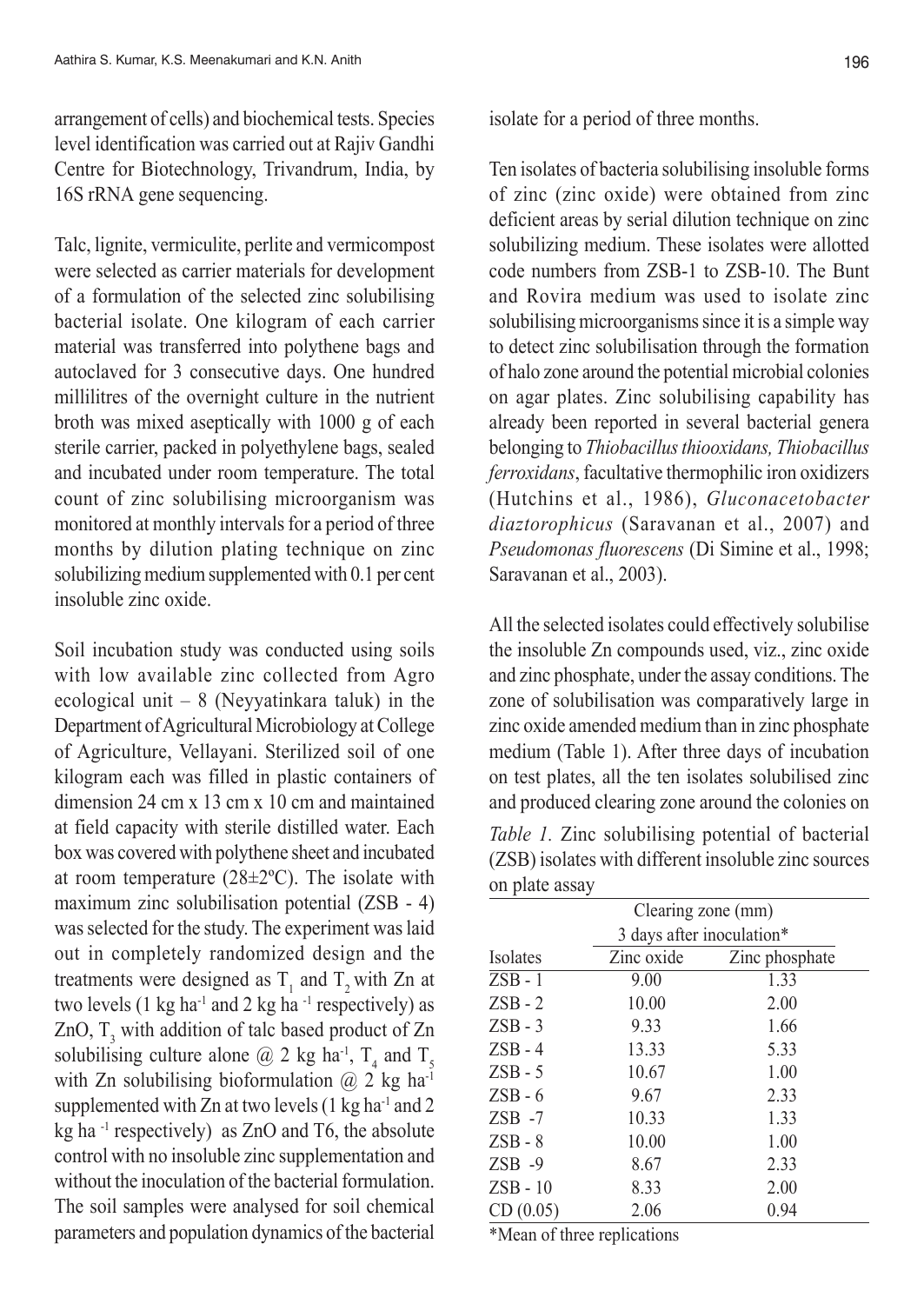solid media. The size of the solubilisation zone ranged from 8.67 mm to 13.33 mm in zinc oxide and from 1.00 mm to 5.33 mm in zinc phosphate incorporated medium. Similar results was reported by Desai et al. (2012) for organisms like *Pseudomonas, Azospirillum* and *Bacillus* with a solubilisation zone ranging from 5 mm to 7.6 mm. The results are also in agreement with the findings of Saravanan et al. (2003) who stated that *Bacillus* sp and *Pseudomonas* sp registered a clearance zone of 1.8 cm and 3.3 cm respectively when grown in Bunt and Rovira media containing 0.1 per cent insoluble zinc oxide. Previous studies conducted in plate assay with *Gluconacetobacter diazotrophicus* strains for zinc solubilisation also revealed strain level variability (Saravanan et al., 2007). Similar results were also obtained in studies conducted by Ramesh et al. (2014) with *Bacillus aryabhattai* strains recording a solubilisation zone upto 13 mm on Tris-minimal medium supplemented with zinc phosphate at 0.1 per cent zinc concentration. Since plate assay was more of qualitative nature, broth culture experiment was carried out to assess the efficiency of the isolates to solubilize insoluble Zn.

In broth culture, maximum solubilisation of zinc in both sources was observed on 30<sup>th</sup> day in the range

of 35.91 ppm to 104.08 ppm in zinc oxide supplemented medium and 1.38 ppm to 4.15 ppm in zinc phosphate supplemented medium (Table 2). Among the isolates,  $ZSB - 4$  showed highest solubilisation of zinc with both sources ie., upto 104.08 ppm in zinc oxide supplemented medium and 4.514 ppm in zinc phosphate supplemented medium and was significantly superior to all other isolates during all the days. Similar results was reported by Desai et al. (2012) for organisms like *Pseudomonas, Azospirillum* and *Bacillus* with available zinc ranging from 9.46 ppm to 13.12 ppm on 9<sup>th</sup> day of incubation in broth assay.

The best isolate among the ten bacteria tested ie., ZSB–4 was subjected to morphological and molecular characterization. The isolate was Gram positive, rod shaped, with flat to raised colony, having creamy white colour, with smooth texture and capable of endospore formation. The molecular characterisation by 16S rRNA gene sequencing and BLAST analysis data comparison identified the isolate as *Bacillus cereus.* It is well known that zinc mobilizing capabilities appear to be widespread within bacterial taxa (He et al., 2010). The genus *Bacillus* is one of the most studied soil bacterium as it is found to be ubiquitous in nature and

|                  |                        | Percentage Zn solubilised* |      |       |       |           |                  |      |      |      |  |  |
|------------------|------------------------|----------------------------|------|-------|-------|-----------|------------------|------|------|------|--|--|
|                  |                        | Zinc oxide**               |      |       |       |           | Zinc phosphate** |      |      |      |  |  |
|                  | Days after inoculation |                            |      |       |       |           |                  |      |      |      |  |  |
| Isolates         | $\theta$               | 7                          | 14   | 20    | 30    | $\theta$  |                  | 14   | 20   | 30   |  |  |
| ZSB <sub>1</sub> | 0.01                   | 0.11                       | 0.33 | 3.43  | 7.71  | 0.00      | 0.09             | 0.23 | 0.25 | 0.34 |  |  |
| ZSB <sub>2</sub> | 0.01                   | 0.10                       | 0.43 | 3.42  | 9.21  | 0.00      | 0.05             | 0.14 | 0.29 | 0.36 |  |  |
| ZSB <sub>3</sub> | 0.03                   | 0.11                       | 0.35 | 1.68  | 6.14  | 0.00      | 0.10             | 0.24 | 0.32 | 0.53 |  |  |
| ZSB <sub>4</sub> | 0.04                   | 0.29                       | 0.98 | 6.57  | 12.49 | 0.00      | 0.24             | 0.53 | 0.95 | 1.17 |  |  |
| ZSB <sub>5</sub> | 0.03                   | 0.10                       | 0.39 | 3.90  | 6.50  | 0.00      | 0.15             | 0.17 | 0.49 | 0.70 |  |  |
| ZSB <sub>6</sub> | 0.03                   | 0.11                       | 0.47 | 3.88  | 7.15  | 0.00      | 0.08             | 0.28 | 0.52 | 0.80 |  |  |
| $ZSB$ 7          | 0.02                   | 0.11                       | 0.48 | 4.15  | 7.77  | 0.00      | 0.08             | 0.27 | 0.47 | 0.87 |  |  |
| ZSB <sub>8</sub> | 0.03                   | 0.09                       | 0.36 | 3.60  | 8.37  | 0.00      | 0.14             | 0.23 | 0.51 | 0.80 |  |  |
| ZSB <sub>9</sub> | 0.02                   | 0.07                       | 0.31 | 3.23  | 4.30  | 0.00      | 0.07             | 0.22 | 0.28 | 0.64 |  |  |
| <b>ZSB 10</b>    | 0.02                   | 0.04                       | 0.26 | 3.09  | 5.90  | 0.00      | 0.06             | 0.12 | 0.22 | 0.36 |  |  |
| Control          | 0.01                   | 0.03                       | 0.03 | 0.03  | 0.02  | 0.00      | 0.00             | 0.00 | 0.00 | 0.00 |  |  |
| CD(0.05)         | NS                     | 0.28                       | 0.58 | 10.85 | 5.09  | <b>NS</b> | 0.23             | 0.29 | 0.55 | 0.57 |  |  |

*Table 2.* Efficiency of native bacterial isolates to solubilize zinc

\*Expressed as the amount of Zn ions released into the medium proportional to the total Zn in the combined form added into the medium \*\*Mean of three replications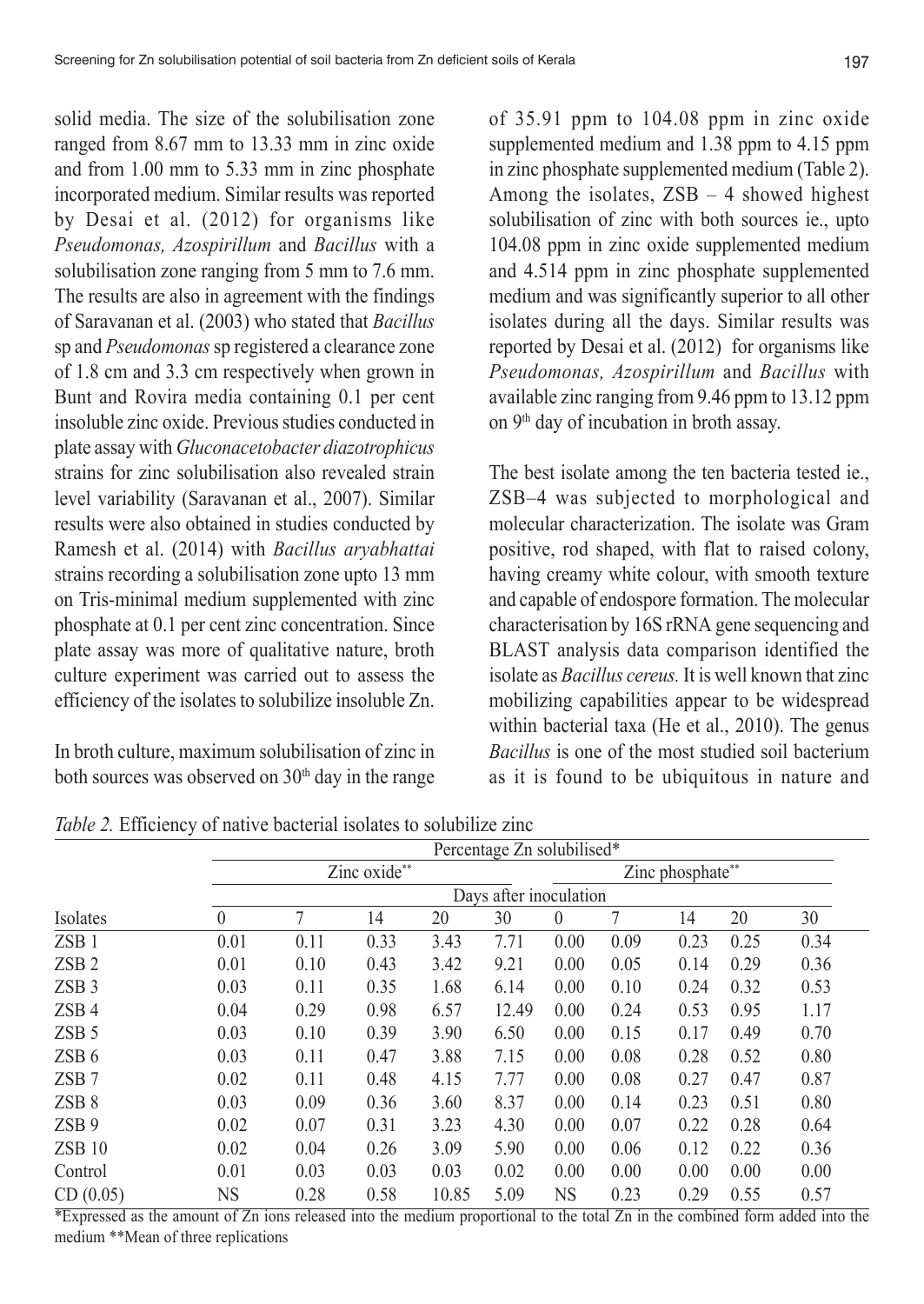

*Figure 1*. Population of zinc solubilising microorganisms in different carrier materials

possesses multiple plant growth promoting traits (Ramirez and Kloepper, 2010; Zhao et al., 2011).

During the course of development of a carrier based inoculum with the best isolate, on the first day of inoculation, highest population of 6.8 x  $10^8$  cfu g<sup>-1</sup> was recorded in lignite followed by talc  $(6.6 \times 10^8)$ cfu g<sup>-1</sup>), vermicompost  $(6.0 \times 10^8 \text{ cftu g}^{-1})$ , perlite  $(3.9 \times 10^8 \text{ cftg}^{-1})$  and vermiculite  $(3.6 \times 10^8 \text{ cftg}^{-1})$ (Fig. 1). Among the different carriers tested, the talc powder supported the maximum population of 3.9  $\ge 10^8$  cfu g<sup>-1</sup> during the 3<sup>rd</sup> month. Studies conducted by Gade et al. (2014) were also in agreement with

the above results and talc based formulation of *P. fluorescens* sustained the maximum population of  $18.0 \times 10^8$ cfu g<sup>-1</sup> at 180 days of storage. Rajalaxmi et al. (2012) reported that talc based formulations of *P. fluorescens* retained mean population of  $11\times10^{7}$ cfu g<sup>-1</sup> after 300 days of storage.

The isolate ZSB–4 significantly increased the available zinc content in soil from 0.55 ppm to 9.47 ppm in treatment  $T<sub>4</sub>(ZSB-4 @ 2 kg ha<sup>-1</sup> + zinc oxide)$  $(a)$  1 kg ha<sup>-1</sup>) during the incubation period (Table 3).Similar results were also obtained by Vaid et al. (2013) and Sirohi et al. (2015) who reported an

*Table 3*. Soil chemical parameters during soil incubation

| <b>Treatments</b> | At the start of experiment |           |           |                   |     |                                | 3 months after inoculation |           |           |                          |     |                                |
|-------------------|----------------------------|-----------|-----------|-------------------|-----|--------------------------------|----------------------------|-----------|-----------|--------------------------|-----|--------------------------------|
|                   | Available                  | Total     | Available | Available<br>Soil |     | <b>ZSB</b>                     | Available                  | Total     | Available | Available Soil           |     | <b>ZSB</b>                     |
|                   | zinc                       | zinc      | boron     | phosphorus pH     |     | Populat-ion                    | zinc                       | zinc      | boron     | phosphorus pH Population |     |                                |
|                   | (ppm)                      | $(\%)$    | (ppm)     | $(kg ha^{-1})$    |     | $(\log c$ fu g <sup>-1</sup> ) | (ppm)                      | $(\%)$    | (ppm)     | $(kg ha^{-1})$           |     | $(\log c$ fu g <sup>-1</sup> ) |
| T                 | 0.42                       | 0.07      | 0.35      | 9.17              | 4.9 | 0.00                           | 0.67                       | 0.07      | 0.16      | 9.26                     | 4.9 | 0.00                           |
| T,                | 0.37                       | 0.05      | 0.39      | 9.10              | 4.9 | 0.00                           | 0.62                       | 0.08      | 0.17      | 9.40                     | 4.9 | 0.00                           |
| $T_{\rm a}$       | 0.52                       | 0.06      | 0.34      | 8.60              | 5.0 | 2.23                           | 2.37                       | 0.07      | 0.30      | 12.04                    | 4.9 | 3.91                           |
| $T_{4}$           | 0.55                       | 0.07      | 0.33      | 9.37              | 4.9 | 2.11                           | 9.47                       | 0.07      | 0.33      | 12.21                    | 4.9 | 3.94                           |
| $T_{\zeta}$       | 0.47                       | 0.07      | 0.36      | 8.58              | 4.9 | 2.16                           | 6.95                       | 0.07      | 0.34      | 12.16                    | 4.9 | 3.91                           |
|                   | 0.42                       | 0.07      | 0.27      | 9.22              | 4.9 | 0.00                           | 0.55                       | 0.07      | 0.16      | 8.88                     | 4.9 | 0.00                           |
| CD(0.05)          | NS                         | <b>NS</b> | NS        | NS                | NS  | 0.12                           | 0.64                       | <b>NS</b> | 0.09      | 1.15                     | NS  | 0.03                           |

\*Mean of four replications

ZSB: Zinc Solubilising Microorganisms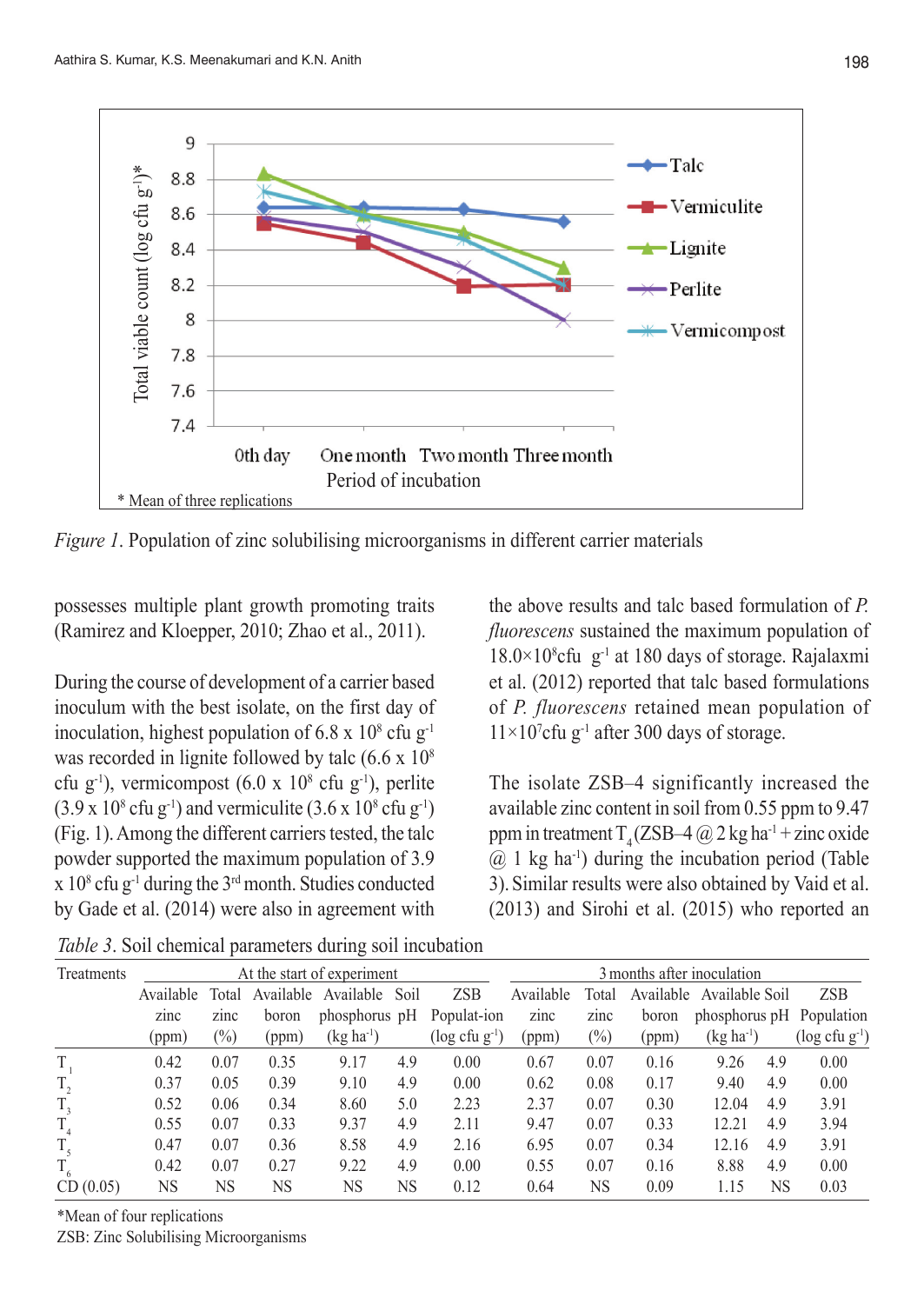increase in DTPA extractable Zn in soils inoculated with bacterial strains. Sharma et al. (2012) stated that inoculation with *Bacillus firmus*, *Bacillus amyloliquefaciens*, *Bacillus* sp, and *Bacillus cereus* significantly increased zinc assimilation in soybean seeds as compared with the uninoculated control under microcosm conditions. Inoculation with the P-solubilizing bacteria *Bacillus* M-13 also significantly enhanced Mn, Zn and Cu contents in soil (Canbolat et al., 2006). The treatment  $T_4$  also registered the highest mean value for available phosphorus content of 12.26 kg ha<sup>-1</sup> on the  $3<sup>rd</sup>$  month. This was in agreement with the findings of Canbolat et al. (2006) who reported that *Bacillus* M-13 and *Bacillus* RC01 inoculations increased available P by 16.9 percent and 8.8 percent respectively.

There was no significant difference observed in soil pH among treatments inoculated with zinc solubilising microorganisms  $(T_3, T_4, T_5)$  and for uninoculated treatments  $(T_1, T_2, T_6)$ . On 3<sup>rd</sup> month, all the treatments were showing a pH of 4.9. Iqbal et al. (2010) also reported that there was no influence of bacterial inoculation in soil pH. Similar results were also reported by Canbolat et al. (2006).

The total zinc content of the soil ranged from 0.05% to 0.08% during the entire three months of soil incubation. During the 3rd month, highest total zinc content was recorded by  $T<sub>2</sub>$  with 0.08% while lowest mean value was registered by  $T_s$  with 0.07%. This may due to more zinc available due to solubilisation of insoluble zinc compounds by microorganisms in sterile soil. The maximum colony count of 9.3 x  $10<sup>3</sup>$  cfu g<sup>-1</sup> of soil was recorded in the treatment T<sub>4</sub> during the 3<sup>rd</sup> month which was on par with  $T_5$  (9.1)  $x \ 10^3 \text{ cftu g}^{-1}$  and  $T_3 (8.8 \text{ x } 10^3 \text{ cftu g}^{-1})$ . Similar results were reported by Sirohi et al. (2015), that the strain of *P. fluorescens* was able to maintain the cell density of approximately  $10^8$  cfu ml<sup>-1</sup> for 4 weeks in soil.

Based on zinc solubilising potentiality, *Bacillus cereus* ZSB-4 was selected as elite zinc solubiliser among the ten zinc solubilising isolates obtained in the present study which was capable of making zinc available from unavailable zinc sources such as zinc oxide and zinc phosphate. However, there exist serious limitations for the use of the strain as a biofertilizer in the field conditions, as several of the *Bacillus cereus* isolates have been reported to be pathogenic to human beings and animals. Our study shows the potential of isolating native Zn solubilising microorganisms from Zn deficient soils of Kerala.

#### **References**

- Bunt, J S. and Rovira, A.D. 1955. Microbiological studies of some subantarctic soils. J. Soil Sci., 6:119–128.
- Canbolat . M.Y., Bilen, S., Çakmak, R., Fikrettin Þahin, F. and Aydýn, A. 2006. Effect of plant growthpromoting bacteria and soil compaction on barley seedling growth, nutrient uptake, soil properties and rhizosphere microflora. Biol. Fertil. Soils*,* 42: 350– 357
- Desai, S., Kumar, G., Sultana, U., Pinisetty, S., Ahmed, Amalraj, E. and Reddy, G. 2012. Potential microbial candidate strains for management of nutrient requirements of crops. Afr. J. Microbiol. Res., 6(17): 3924-3931.
- Di Simine, C.D., Sayer J.A. and Gadd G.M. 1998. Solubilization of zinc phosphate by srain of *Pseudomonas fluorescens* isolated from forest soil. Biol. Fertil. Soils*,* 28: 87-94.
- Gade, R.M., Chaithanya, B. H. and Khurade, K. C. 2014. A comparitive study of different carriers for shelflife of *Pseudomonas fluorescens.* The Bioscan, 9(1): 287-290
- He, C.Q., Tan, G.E., Liang, X., Du, W., Chen, Y.L., Zhi, G.Y. and Zhu, Y., 2010. Effect of Zn tolerant bacterial strains on growth and Zn accumulation in *Orychophragmus violaceus*. Appl. Soil Ecol., 44, 1- 5.
- Hughes, M.N. and Poole, R.K. 1989. Metals and Microorganisms. Chapman and Hall, London, 412p.
- Hutchins, S.R., Davidson, M.S., Brierey, J.A. and Brierley, C.L. 1986. Microorganisms in reclamation of metals. Ann. Rev. Microbiol., 40: 311-336.
- Iqbal, U., Jamil, N., Ali, I. and Hasnain, S. 2010. Effect of zinc-phosphate-solubilizing bacterial isolates on growth of *Vigna radiatea.* Ann. Microbiol., 10: 3-4.
- KAU [Kerala Agricultural University]. 2011. Package